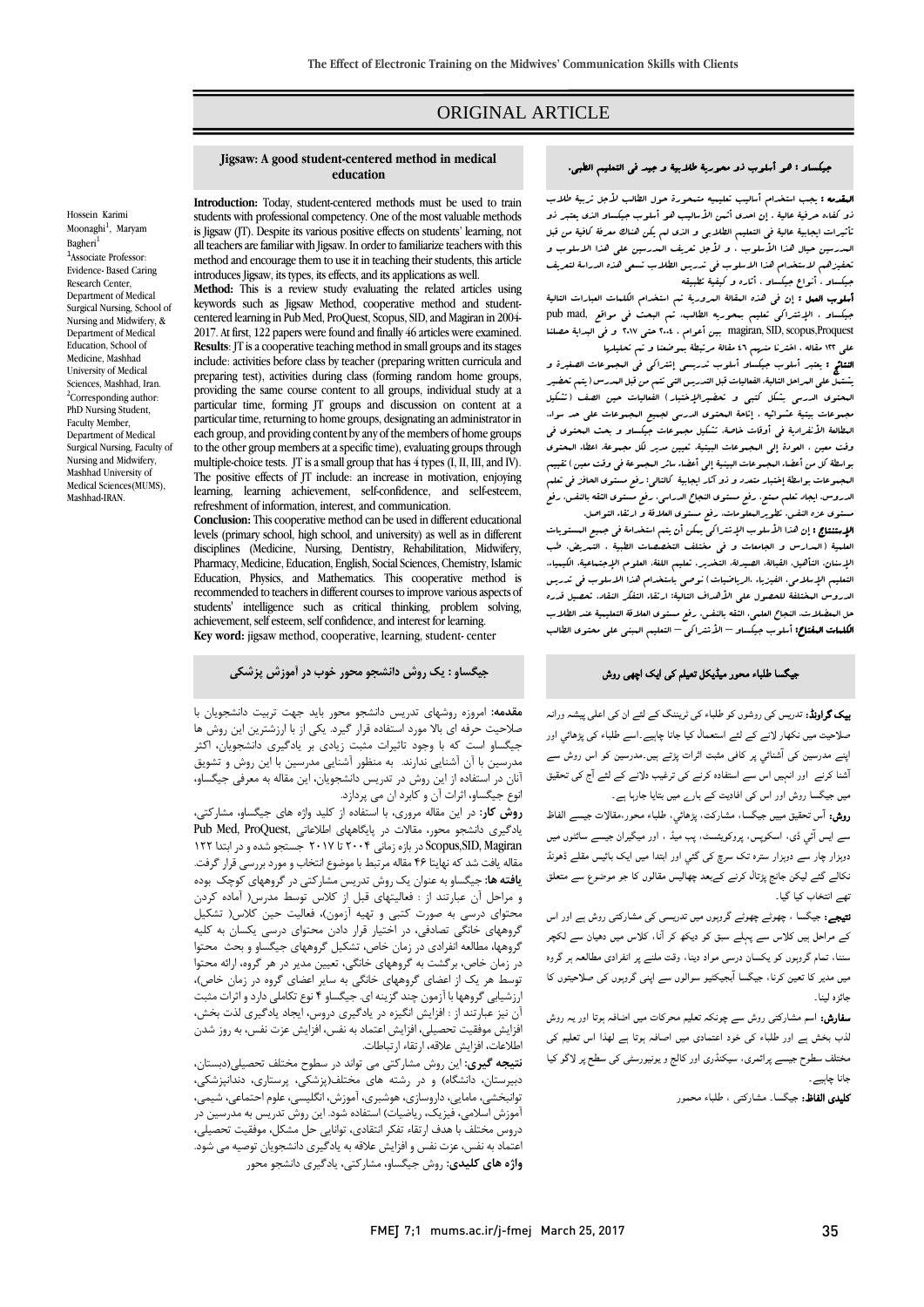## **INTRODUCTION**

The primary objective of teaching in medical education is the development of clinical competency and training successful and empowered graduates with professional competency so that they can use knowledge for problem solving in their careers (1, 2). Accordingly, professional competency in teaching and learning environment is influenced by factors such as the type of educational content and teaching method (3, 4). These can cause an effective learning and academic motivation in students (2).

Teaching method refers to behaviors that teachers show in their interaction with students. It plays an important role in different aspects of teaching. It can be used in both teacher– centered and student-centered spectrums (5)

The dominant method at most universities in Iran is in the form of lecture that 80% of educational content is forgotten within 8 weeks using this method (6). Teachers like to use lecture because it can be applied in large classes. Factors such as high volume of educational topics, time limit, lack of need to particular physical space and implementation in large classes are among the main reasons why teachers prefer to use lecture method. However, it is the one-way training and can quickly become boring and prevent effective learning of students (7).

In this method, students only learn or at least represent what they have already learned. But teacher should be trying to help students better learn and how to learn to learn. To achieve this goal, teachers must use modern teaching methods in teaching planning (8).

Today, Medical science education has moved from teachercentered to student-centered methods and from passive and individual learning to team and active learning (9, 10). In the research conducted at Iran University of Medical Sciences, about 35.7% of teachers preferred cooperative learning so as to develop deep learning (5). Cooperative method is one of the subsets of social models in education. This model guide students to chat, search and train each other (11). Such student-centered teaching models categorized by Joyce and Weill emphasize on the formation of learning groups, working together and collaboration, effective communications, energy generation and that the teacher manages the class using collaboration(12). Social models include: Partners in learning, discussion, group discussion, small group discussion, etc.

One of the methods in small groups that the results of studies have indicated its effects is Jigsaw. JT is a good way appropriate to class structure and time at the country universities and applicable in various disciplines and many lessons. Despite the convenience and attractiveness of cooperative methods, particularly JT, the dominant teaching method at universities in Iran is lecturing. The lecturing used by teachers more can be addressed because the teachers are familiar with the method in which much content is transferred at much less time. Lecturers considered one of the main reasons for not using modern methods timeconsuming and lack of time in class. If a teacher recognizes JT and its effects, the less time required to implement this method compared to lecturing method and the energy and

enthusiasm for learning in students will encourage him to use JT in multiple sessions. So, due to low use or non-use by teachers, it seems that teachers are not familiar with this method well and they need to have more awareness of JT details and its applicability in various subjects so that students could take advantages of this method in teaching. Therefore, the current study sought to introduce JT, its variants, its practical steps, and its use in different levels of education and various fields and its positive effects to teachers.

#### **METHODS**

This is a review study evaluating the related articles using keywords such as Jigsaw Method, cooperative method and student- centered learning in Pub MED, ProQuest, Scopus, SID, and Magiran in 2004-2017. At first, 122 papers were found, then Non-English articles, letters to the editor, theses, and review articles were excluded and finally 46 articles were examined. The articles were analyzed carefully in terms of introduction to jigsaw, its effects on various outcomes of learning, and its applications in various courses.

# **HESULTS**

Dr Elliot Aronson, a psychologist at the University of Texas at Austin, proposed Jigsaw in 1971 in Texas school. Jigsaw is based on cooperative teaching and learning. It decreases competitive attitudes because each member is equally important. (13)

Then, Slavin suggested jigsaw II in 1978. Jigsaw II included the familiarity of the entire students with the whole task, completion of the expert sheets for home group and group evaluation of each student. Therefore, in jigsaw II, the competition is considered to be rewarded with a higher average score of the group and students' satisfaction and enthusiasm increased as well. (14)

In jigsaw III, the promotion of students' interactions in different languages was considered in bilingual classes. Jigsaw IV was introduced by Hollidaye (2002). He combined jigsaw II & jigsaw III to ensure student learning (15). This version consisted of "teacher's introduction of the material, the expert group quizzes, review process prior to individual assessment and re-teaching of any material that was not adequately explored in collaborative group work". (16).

The primary objective of jigsaw is student's comprehension; however, the objectives of Reverse jigsaw are student's participation and understanding some of the content (15) It improves student's participation (14) and student to become expert in part of the content.

#### **Jigsaw technique**

Its specifications include: class size: 10-50 individuals; class time: 20 minutes or more; setting: anywhere (12)

Al-Salkhi (2015) used three stages of Albaghdadi work (2005) in his study:

### 1- Planning:

Determining behavioral objectives

Preparing the required content and tools (paper/textbooks) by teacher

grouping the students (number, heterogeneity, random grouping)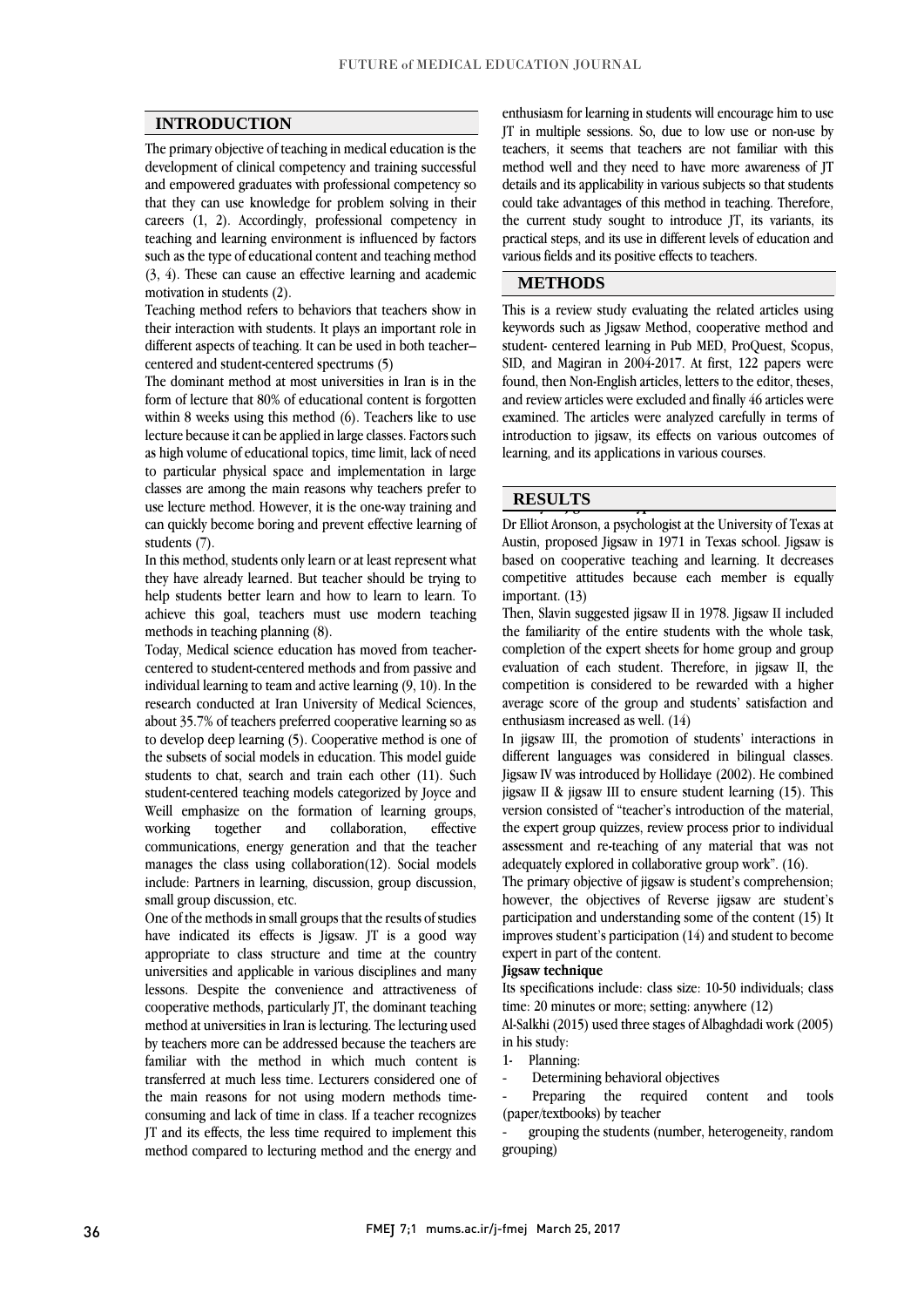preparing test for the end of class

2- Implementation :

- grouping (forming several home group, distributing content to each home group, studying content by each student)

- Briefly explaining the method by teacher and assigning number 1 to … to each member of a home group

Studying the content by each student

Forming expert groups or JT (students form JT groups through the same sheet number in each home group) and discussing on the content of the related sheet at the right time

Returning each member to their home group and providing a summary of the key points related to their sheet content to other team members

Selecting a director in each home group to get equal time for providing each individual at the time specified by teacher

Supervising by teacher to participate all members in discussion and debating the time for study and discussion and removing error in groups' questions

- 3- Evaluation
- Testing to ensure student learning

Considering the average of the whole members of a group for all people to create a spirit of cooperation among the members (17)

Azizi et al conducted jigsaw: activity before class and in four phases of group work:

Before class: (2min)

At first, the teacher chooses the content then determines the number of people in each group. The number of sheets of paper is equal to the number of the members in each group.  $\div$  Phase 1: home group

At the beginning of the class, the teacher explains its details and familiarizes students with the benefits of the method. Then he randomly divides the students into several home groups. Randomization can be done using color chart or a list of the class. Smart students or lazy ones should not be assigned in the same group. The teacher gives the same content to all of the home groups, but each member is assigned a subtopic in a home group. Then each student studies his subjects for his own in 5-10 min. (13)

 $\div$  Phase 2: jigsaw group

Home group is like a broken puzzle and each member of the home groups with the same paper form jigsaw the jigsaw or expert group. In other words, members of jigsaw group consist of members of different home groups that have the same subtopic and communicate together for sharing the information and discuss until they learn from each other (5- 10 min) and master the topic. (18)

#### $\div$  Phase 3: home group

The students return to their home group again to present their subtopic to others. One of them is appointed as the leader in each group to control the time and monitor members to teach what they have understood to their home group. Each home group is given 20-30 min so that each student could present his subtopic. Finally, they will discuss together to improve their thinking ability, cooperation, interaction together, and active learning.

The role of teacher is facilitating and monitoring students in discussion, reminding time in class and answering the questions.

## Phase4: terminal

The teacher tests all students by MCQ tests and the average score of the home group is considered for each student. In this method, student must try to learn each share and practice it.

Finally, the teacher can randomly ask students to summarize and present one of the subtopics for the entire class by each group in a short time. (13) (diagram1)

**Effects of jigsaw** 

Most studies reported the following findings: an increase in students' motivation for teamwork (19,20,17,21) and enjoyable learning (12) which promoted learning achievement (20,21,22,23,24,25,26,27, 28, 29), increase satisfaction(28,29), success in learning related to raises in self-confidence and refreshment of information ( 10, 23,24,25,26,30,31,32 ), creation of interest (33) selfconfidence, self-esteem among students (10) as well as decrease in anxiety and disinterest in group activities. (13) **Application**

It has been used in different level such as primary school, high school, and university (15) as well as various disciplines, for example: medical (Anatomy, biochemistry and physiology) (34,35), Nursing (13,36,19), Dentistry (37), Rehabilitation (Neurology) (38), Midwifery (pregnancy& maternity) (39), pharmacy (40), Anesthesiology (13, 36) Education (41), Master of science (42), English classes  $(43, 44, 31, 14)$ , social and science fields  $(10)$ , chemistry  $(15)$ , Islamic education (17), Abstract lessons (physics, mathematics) (23,23,25,26, 28) (table 1)

It has been applied in High school courses including Religion and Life lesson (22,29), statistics and modeling (20, 23) and in the sixth grade of primary school: Science, social studies, heavenly gift and writing (32), and in the second grade: Physical Education (45). It can be used a maximum of four times in one year in order for learner interest to be maintained (46).

#### **DISCUSSION**

"When you teach, you learn twice". The first advantage is for the teacher and the second advantage is for the student (17). JT has an effective role in changing passive students to active ones and enhancing participation and enthusiasm in learning. Therefore, it increases learning in clinical skills. Students' opinion on this method is positive and they prefer to experience more in their courses (40) which represents an increase in student satisfaction (27, 13, and 36). It also develops self-confidence (18, 17, 47), communication among students (18), student support (15), logical thinking, ability in problem solving, motivation (17, 1), and critical thinking (47)

The outcomes of this method may pertain to the created cooperation among the students because working together creates group energy. Transferring knowledge to students in Jigsaw classes helps to create security, intimacy and atmosphere of cooperation and competition without fraud, violence, negative emotion and jealousy (11). In JT, the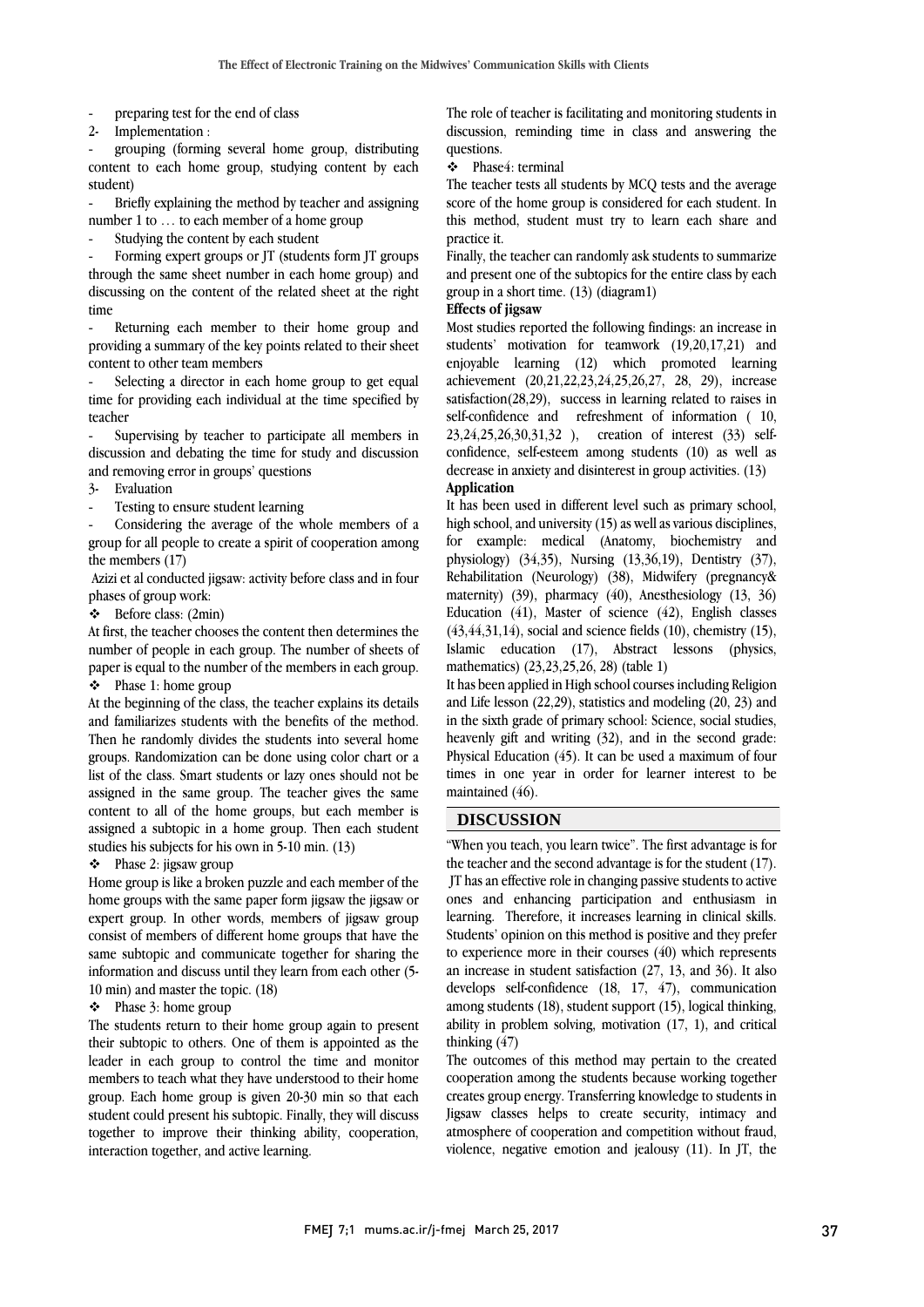| Table 1. the effectiveness of jigsaw technique |      |                                                                  |         |                                                                                 |                                 |
|------------------------------------------------|------|------------------------------------------------------------------|---------|---------------------------------------------------------------------------------|---------------------------------|
|                                                |      |                                                                  |         |                                                                                 |                                 |
| Doymus $(10)$                                  | 2007 | First year general chemistry course turkey                       |         | Learning                                                                        | Increase                        |
| leyva- moral $\&$ (19)                         | 2016 | The Second year of the Nursing spain<br>degree $(N=129)$         |         | satisfaction                                                                    | decrease                        |
| Sengul & katranci(18) 2014                     |      | 7 grade primary school student Turkey<br>$(mathematics)(N=55)$   |         | Learning<br>Attitude                                                            | Increase<br>No effect           |
| Doymus & karacop &<br>simsek(15)               | 2010 | chemistery<br>First-<br>year<br>(celectrochemistry)<br>$(N=122)$ | Turkey  | Learning                                                                        | Increase but not<br>significant |
| Al-Salkhi(17)                                  |      | 2015 7th primery grade student $(N=53)$ Jordan                   |         | Achievement<br>Motivation                                                       | Increase<br>Increase            |
| Phillips $(40)$                                |      | 2015 Third years pharmacy proram                                 | Chicago | Level of Engagement<br>learning                                                 | Increase<br>Increase            |
| Mengduo $\&$<br>Xiaoling(14)                   |      | 2010 College English class $(N = 57)$                            | chin    | Motivation<br>different<br>skills<br>Learning<br>(listening, writing, reading,) | Increase<br>Increase            |



teacher tries to improve intellectual experience more than students' knowledge in the class. It is an active learning strategy (10). Studies confirm the effectiveness of participatory methods such as jigsaw on the learning of academic disciplines at different levels and in different courses. (13)

Despite its good effects, JT has disadvantages such as the possibility to share incorrect material if the teacher is not present. The group may go to incorrect line if the teacher does not monitor or has poor control over students. Sense of superiority in strong students or sense of disappointment in weaker students may be created in the group (14). It does not promote values in students (19).

In the study by Juan Leyva, Satisfaction of students with JT was low. In his study, most of the students believed that JT should not be used in the future and it was not more effective than traditional methods in teaching. This finding may be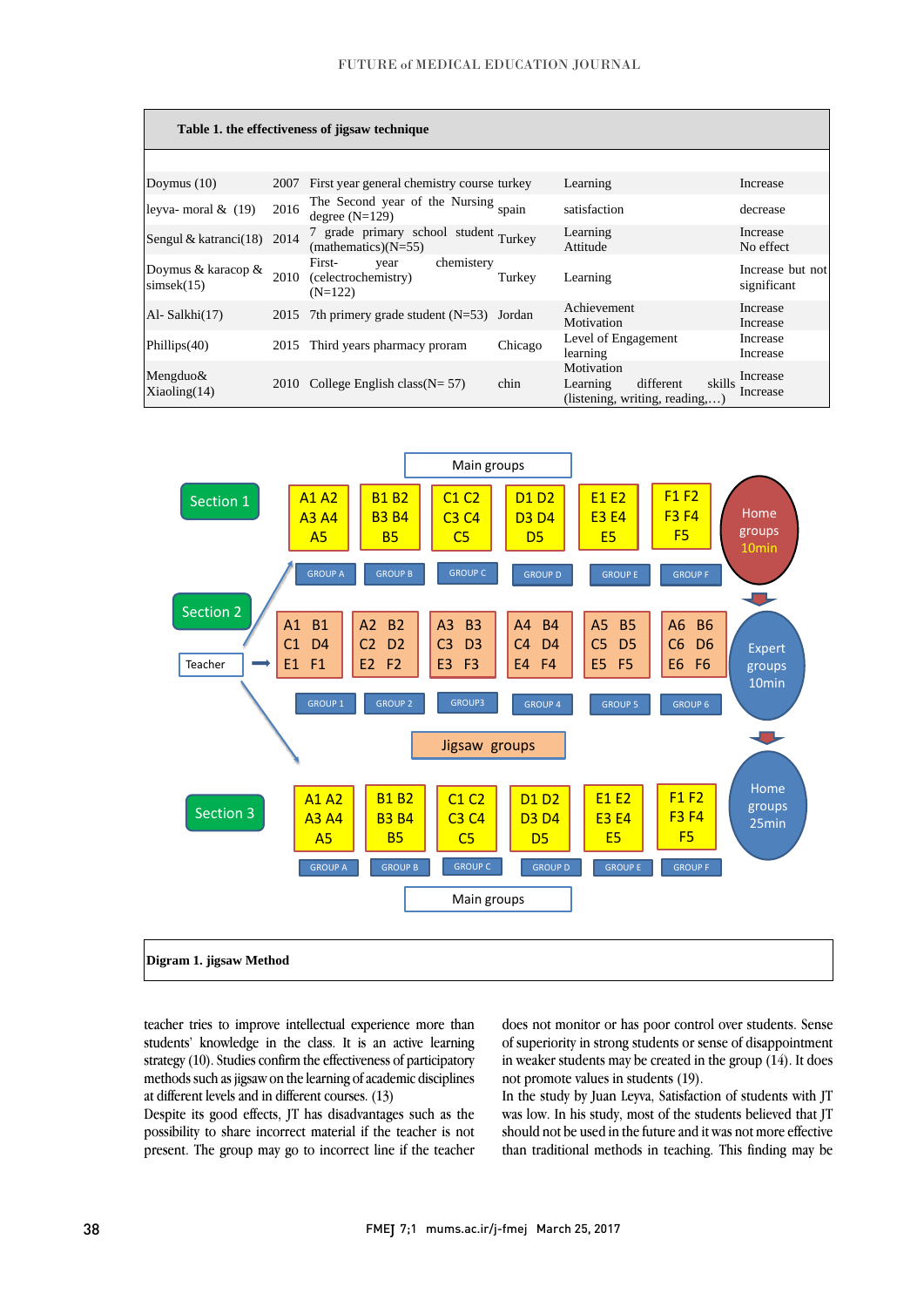related to heavy workload and fixed chairs in class that was difficult for group debate and focus. Students said that they could not take notes and that it brought about insecurity (19). According to the study by Sengul & Katranci (2014) , female students favored jigsaw method more than male students did (18)

Anderson et al (2005) showed that no significant difference was found between jigsaw and lecture in biochemistry lesson in medical student (48). Also, the results of the study by Ghazi in the first semester of nutrition course confirmed the same issue (49). Moskowitz et al showed that the use of jigsaw had not a positive effect on learning. The effect of Jigsaw method was even less than that of animation method in the chemistry course (15). It should be noted that the ineffectiveness of this method may pertain to the teachers' unfamiliar with it as well as lack of competency of teachers in the application of modern teaching methods (such as Jigsaw). Therefore in-service training programs are suggested

for teachers that they must participate and become familiar with its benefits in learning and its effects on the success of students (13). It should be noted that one of the limitations of the researcher was at the time of the research that due to different names of Jigsaw such as TMTD, Jigsaw, Puzzle, small group participation, other studies may have used other common names other than the names mentioned in the title and abstract.

## **CONCLUSION**

Education is a basic need for human. Communities will not survive without education. Today active teaching methods are emphasized in new curriculums in which students play the main role in learning. JT is one of the most important teaching methods. JT improves teamwork and interpersonal communication, thinking, and problem-solving skills. In addition, it can promote learning among postgraduate and undergraduate students. Teachers are suggested to use JT in their class to improve students' learning.

#### **REFERENCES**

1. Haghani F, Rahimi M, Ehsanpour S. An investigation of perceived feedback in clinical education of midwifery students in Isfahan University of medical sciences. Iranian Journal of Medical Education 2014: 14(7(: 571-580. [In Persian]

2. Naeemi Hoseini F, Zare H, Hormozi M, Shaghagi F, Kaveh MH.A comparison of the effects of blended learning and lecture based instruction on the students' academic motivation and satisfaction. Srttu 2012; 7(1):13-23. [In Persian]

3. Karimi Monaghi H, Rad M, Bakhshi M. Do the New Methods of Teaching in Medical Education have Adequate Efficacy? : A Systematic Review. SDME 2013; 10(2):153- 162. [In Persian]

4. Solati SM, Javadi R, Hosseini Teshnizi S, Asghari N. Desirability of two participatory methods of teaching, based on students' view point. Bimonthly Journal of Hormozgan University of Medical Sciences. 2010 Oct; 14(3):191-7. [In Persian]

5. Darvish Ghadimi F, Roudbari M. Teaching Styles of Faculty Members in Schools Affiliated with Iran University of Medical Sciences. Iranian Journal of Medical Education 2.2012; 11(8): 917-925[In Persian]

6. Safari M, Yazdanpanah B, Ghafarian H, Yazdanpanah SH . Comparing the Effect of Lecture and Discussion Methods on Students` Learning and Satisfaction . Iranian Journal of Medical Education 2006; 6(1): 59- 63. [In Persian]

7. Payami Bousari M, Fathi Azar E, Moosavinasab N. Comparing the Effect of Lecture Combined with Question and Answer, and Team Member Teaching Design on Nursing Students' Achievements. Iranian Journal of Medical Education 2006; 6(2): 45- 50. [In Persian]

8. Heravi M, Jadid Milani M, Rejeh N. The

9. Kalra R, Jyoti N. M, Vyas R. Involving postgraduate's students in undergraduate small group teaching promotes active learning in both. International journal of Applied and Basic Medical Research.2015.5 (1): S14-17.

Persian]

10. Doymus K. teaching chemical equilibrium with the jigsaw. Res Sci Educ. 2008.38:246- 260

11. Behrangi MR, Agha yari T. Developing the Traditional Instruction Based on Jigsaw Cooperatuve Model of Teaching. Quarterly<br>Journal of Educational Innovation. Educational 2005,3(10): 35-53

12. Saberian m. haji aghayee s. Curriculum planning in Medical Sciences.2007. Salami publish, Tehran. [In Persian]

13. Bagheri M, azizi SH, Karimi Moonaghi H, mazlom SR, Noruzi HM. The effect of two teaching methods on nursing and anesthesiology student`s Learning and satisfaction in basic concepts of Fundamental Course lessons: jigsaw and feedback. A Thesis Presented for the Master of Sciences Degree in nursing education. 2016.

14. Mengduo, Q. Xiaoling,J. Jigsaw strategy as a cooperative learning technique: focusing on the language learners.Chinese Journal of Applied Linguisticse.2010.33(4):113-125.

15. Doymus K, Karacop A, Simsek U. Effects of jigsaw and animation techniques on students understanding of concepts and subjects in electrochemistry. Education tech research dev.2010.58:671-691

16. Holliday, D.C. Jigsaw IV: using student /teacher concerns to improve jigsaw III. (ERIC document). 1995

17. Al- Salkhi, M. J. The effectiveness og jigsaw strategy on the Achievement and Learning Motivation of the  $7<sup>th</sup>$  primary grade technique on seventh grade primary school studeunmt s attitude towards mathematics. 2014. Procedia –social and behavioral sciences .116; 339-344

19. Leyva - moral J. Teaching research methods in nursing using Aaronson's jigsaw technique. A cross-sectional survey of student satisfaction. Nurse Education Today. 2016,40:78-83

20. Mohammadi AS, Khaghanizade M, Ebadi AB, Amiri FA, Raesifar A. Log book a method of evaluating education and feedback strategy in nursing. Education Strategies in Medical Sciences.Strides in Development of Medical Education 2010 Jun 15;3(1):15

21. Mogharab M, Nateghi K, Sharifzadeh Gh R. Effects of lecture and team member teaching design on nursing students learning and academic motivation. Modern care journal (scientific Quarterly of Birjand Nursing& Midwifery Faculty). 2014. 10(3): 173-182.

22. Shaikhifini A, Zaree E, Saadat zadeh S. The effect of participatory teaching methods with emphasis on assertiveness (expression) on student achievement in religion and life lessons. Scientific - Research Journal of Shahed University. Training & Learning Researches (Shahed University). DANESHVAR RAFTAR 2014; 20(3):351-361. [In Persian]

23. Yazdanpoor N, Yusefi AR, Haghani F. The effect of education on student achievement through collaborative projects and experimental third girl Fouladshahr in statistics and modeling. Curriculum planning knowledge and research 2016; 25:85-97. [In Persian]

24. Mbacho NW, Changeiywo JM. Effects of Jigsaw Cooperative Learning Strategy on Students' Achievement by Gender<br>Differences in Secondary School Differences in